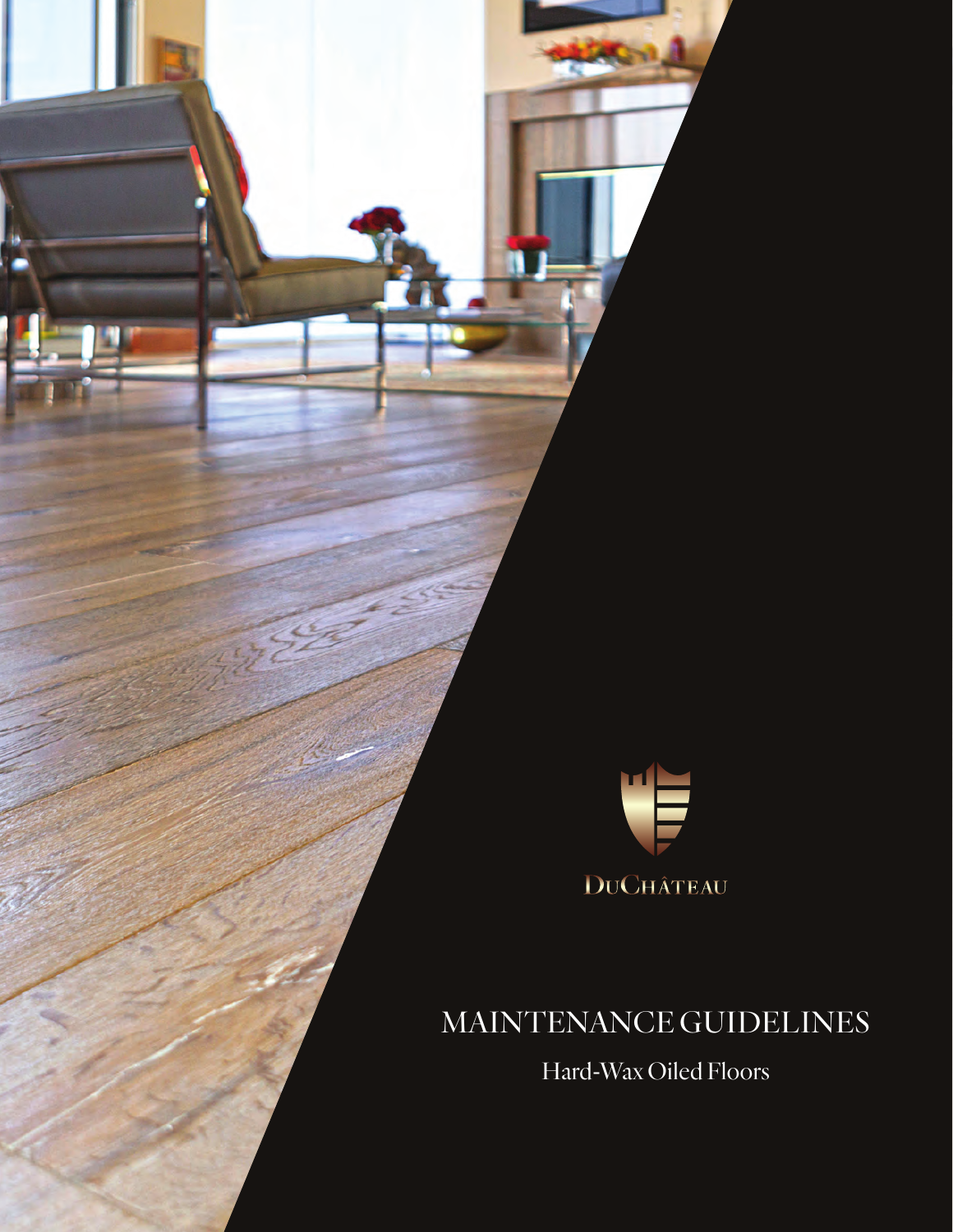

### MAINTENANCE GUIDELINES FOR DUCHÂTEAU HARD-WAX OILED FLOORS

DuChâteau® Hardwood Floors are finished with a hard-wax oil, which must be maintained differently than polyurethane or aluminum-oxide finished floors. First and foremost, DuChâteau Premium Floor Cleaner & Protectant is the ONLY cleaning product approved for use when cleaning a DuChâteau hard-wax oiled floor. *Products containing alcohol are not approved for use* as alcohol – often used as a drying agent – will break down the vital waxes and oils of your DuChâteau hard-wax oil floor and damage them. Please read all instructions thoroughly before starting.

**IMPORTANT:** Your Quality Engineered DuChâteau Hardwood Floor comes fully saturated from the factory with our hard-wax oil. As a result, it is not required to apply DuChâteau Maintenance Oil immediately following installation, though regular annual oiling still applies. It is recommended, however, that you clean your floors after installation using only DuChâteau Premium Floor Cleaner and Protectant and still maintain the floor with DuChâteau Maintenance Oil regularly or as needed each year.

**Daily Cleaning:** For regular daily upkeep of your floor, a simple sweeping or vacuuming should be all that is required. A floor vacuum with a hardwood floor attachment or one in which the beater brush can be turned off should be used to avoid scratching or damaging the floor.

**Weekly/Biweekly Cleaning:** For a slightly deeper floor cleaning or to properly prepare your floor for oiling, DuChâteau Premium Floor Cleaner & Protectant is highly recommended. This concentrate requires dilution using two buckets and two mops (sponge or short napped only). One mop and bucket will be designated for warm water and cleaner, while the second mop and bucket is used for a warm water rinse. Remember, the diluted concentrate should never pool on the surface, nor should the mop be more than damp. **EXCESS MOISTURE CAN DAMAGE THE FLOOR**. To begin:

- 1. Vacuum or sweep the floor prior to cleaning.
- 2. Shake the cleaner bottle well.
- 3. Mix two (2) caps per gallon to bucket of warm (not hot) water.
- 4. Apply soap mixture to floor using mop in a 15' X 15' area or smaller. Do NOT soak the floor with water, as this will cause black mold between the boards and the sides will "curl up."
- 5. Leave solution on the floor for a few minutes to bring dirt to the surface and dissolve any foreign residue.
- 6. Remove dirty soapy solution from floors using a second well-wrung mop or cloth and the clear warm water. This removes the dirt and evens out the oil in the cleaner for a streak-free finish. Be sure NOT to let the solution dry. Rinse mop thoroughly in clear warm water. Change the rinse bucket as needed -- about 4 to 5 times for each bucket of cleaner solution being used.
- 7. Proceed to the next area, and repeat steps 4, 5, & 6.
- 8. Once the entire floor has been cleaned, allow the floor to dry for one hour.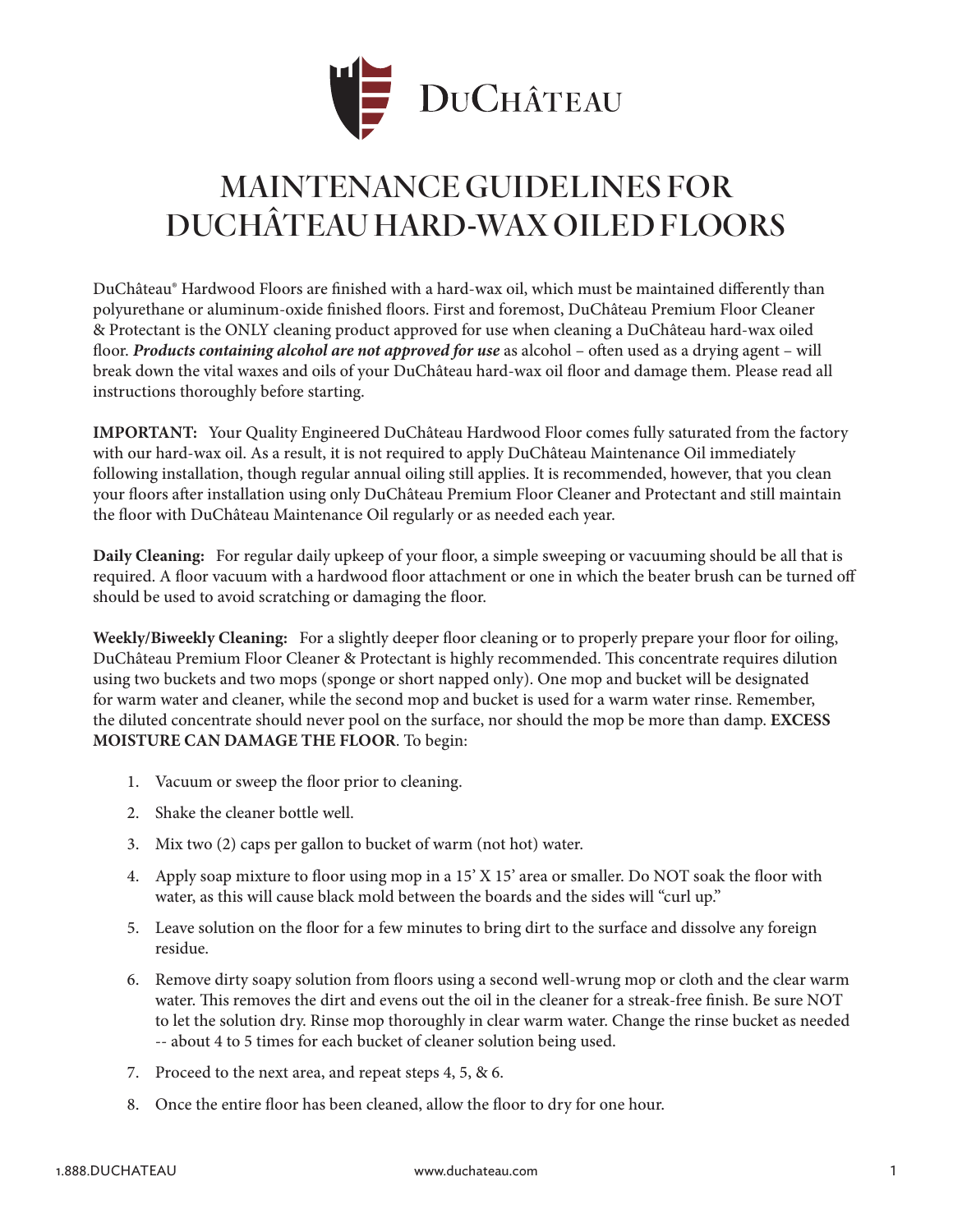

**Persistent Stains or Marks:** If DuChâteau Premium Floor Cleaner & Protectant does not remove individual marks or stains from the wood, DuChâteau Maintenance Oil can be used as a stain remover. Mix the DuChâteau Maintenance Oil and apply a very small amount to the stain and rub gently with a cloth. If the stain is not removed, gentle use of a non-abrasive scrub pad, such as a Scotch-Brite® scrub sponge, can be used in place of a cloth. Rub in the direction of the grain. Please note aggressive use of a scrub pad with white oiled floors may lift the white color from the floor.

**Annual Maintenance and Conditioning:** Depending on the environmental conditions and amount of traffic, annual application of DuChâteau Maintenance Oil is recommended to moisturize and condition the floor. In dryer climates and on areas that receive a higher amount of traffic, more frequent application may be necessary to properly maintain your floor. The DuChâteau Maintenance Oil benefits the floor in several ways.

- 1. Conditioning: The open, porous nature of DuChâteau Hardwood Floors allows the wood to absorb and/or release moisture (depending on environmental conditions). DuChâteau Maintenance Oil will help moisturize the floor.
- 2. Protection: The wax element of the Maintenance Oil works similarly to the wax coating on the paint of a car. It provides an extra layer of protection from contaminants that may have spilled on or may come in contact with the floor.
- 3. Restoration: The oil element of the Maintenance Oil may help brighten the natural graining of the wood and may enhance the color.

As wood floors age, high traffic areas tend to wear more than lower traffic areas. DuChâteau Maintenance Oil may be applied to those high traffic areas with greater frequency without having to re-coat the entire floor. However, the entire floor should be maintained annually. Regular application of Maintenance Oil will provide longer-lasting protection and keep your floors looking beautiful for many years to come.

**Application of DuChâteau Maintenance Oil:** Shake or stir the can of DuChâteau Maintenance Oil well. There are wax solids that settle in the oil that need to be blended for proper application. Pour the Maintenance Oil into a squeeze bottle. This will allow more control over the amount of oil applied. Squirt a small amount of the oil along the floor, spreading as thin as possible with a soft rag. Use a cotton rag that does not have loops of material that can snag on corners or in textured grain. For best results, spread along the grain, wiping off excess as you go.

While applying, there should not be any pooling of DuChâteau Maintenance Oil. When applied properly, the floor should have a slight sheen but should not appear wet.

### **\*ONE CAN OF WILL COVER APPROXIMATELY 750 SQUARE FEET OF FLOORING WHEN PROPERLY APPLIED.**